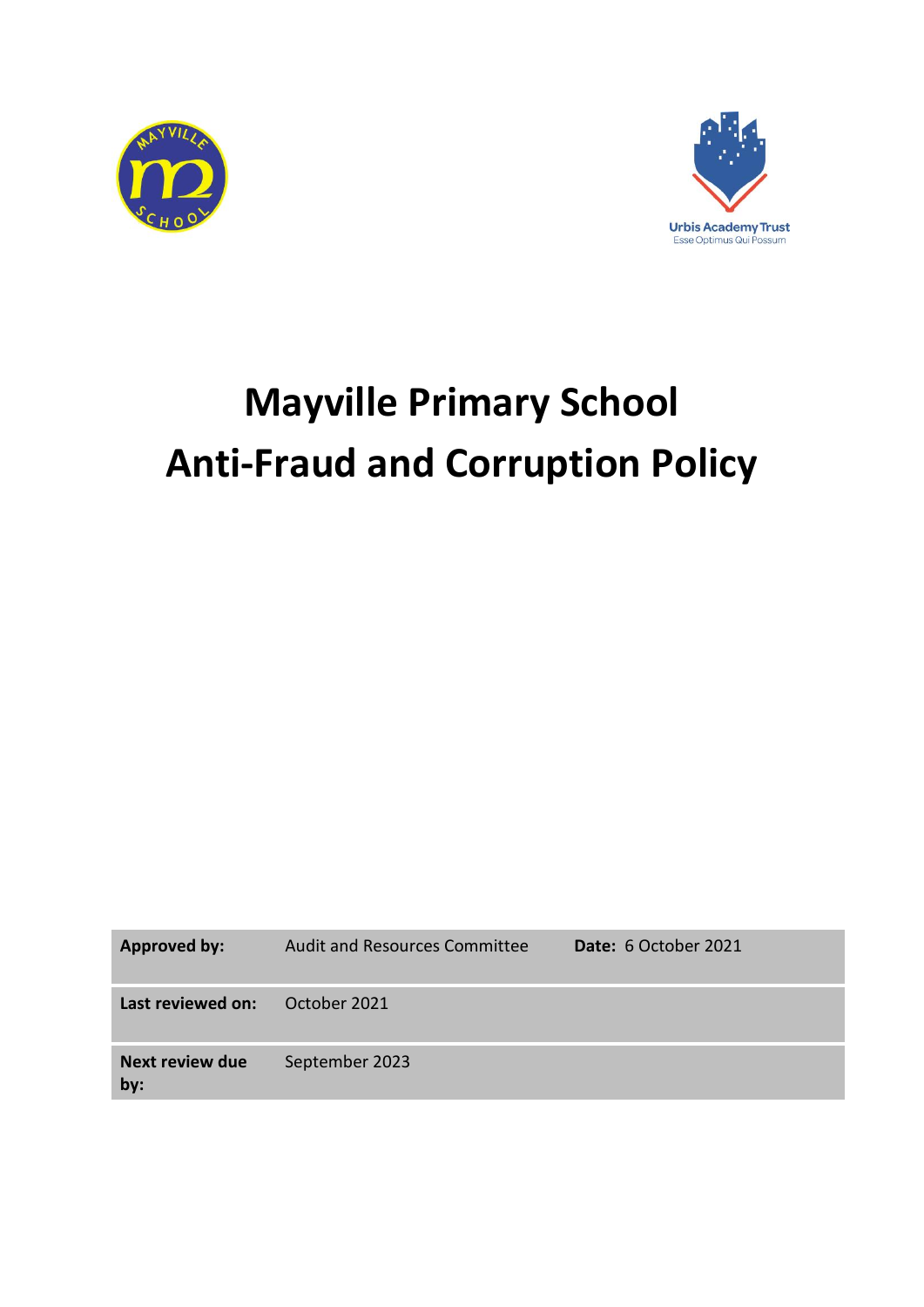### **SUMMARY**

This policy and procedure defines the expected conduct of all staff engaged at the Academy, whether in paid or voluntary employment, in relation to deterring and/or detecting fraud and corruption, and who to report it to.

It includes clear guidelines on what is acceptable in terms of gifts and hospitality and how these matters are declared.

Also, reference is made to other Academy policies where appropriate.

# **1. INTRODUCTION:**

- 1.1 Urbis Academy Trust is committed to ensuring that it acts with integrity and has high standards of personal conduct. Everyone involved with the Academy has a responsibility in respect of preventing and detecting fraud. All staff and trustees have a role to play. The Academy also recognises the role of others in alerting them to areas where there is suspicion of fraud.
- 1.2 Recognising a potential fraud and being able to report it is just as important as the measures to prevent and detect.
- 1.3 It is the duty of all employees and trustees at Urbis Academy Trust to take reasonable steps to limit the possibility of corrupt practices, and it is the responsibility of the responsible officer and auditors to review the adequacy of the measures taken by the Academy to test compliance and to draw attention to any weaknesses or omissions.
- 1.4 Any investigation carried out in relation to alleged irregularities is linked to the Academy's Disciplinary & Dismissals procedure.
- 1.5 It is the duty of The Urbis Academy Trust to report any fraud or theft above £5000 to the ESFA

### **2. DEFINITIONS:**

- 2.1 Fraud
- 2.1.1 Fraud is a general term covering theft, deliberate misuse or misappropriation of assets or anything that leads to a financial advantage to the perpetrator or others upon whose behalf he or she acts, even if these "others" are in ignorance of the fraud. Fraud is in fact intentional deceit and for this reason it cannot include negligence.
- 2.1.2 Fraud incorporates theft, larceny, embezzlement, fraudulent conversion, false pretences, forgery, corrupt practices and falsification of accounts.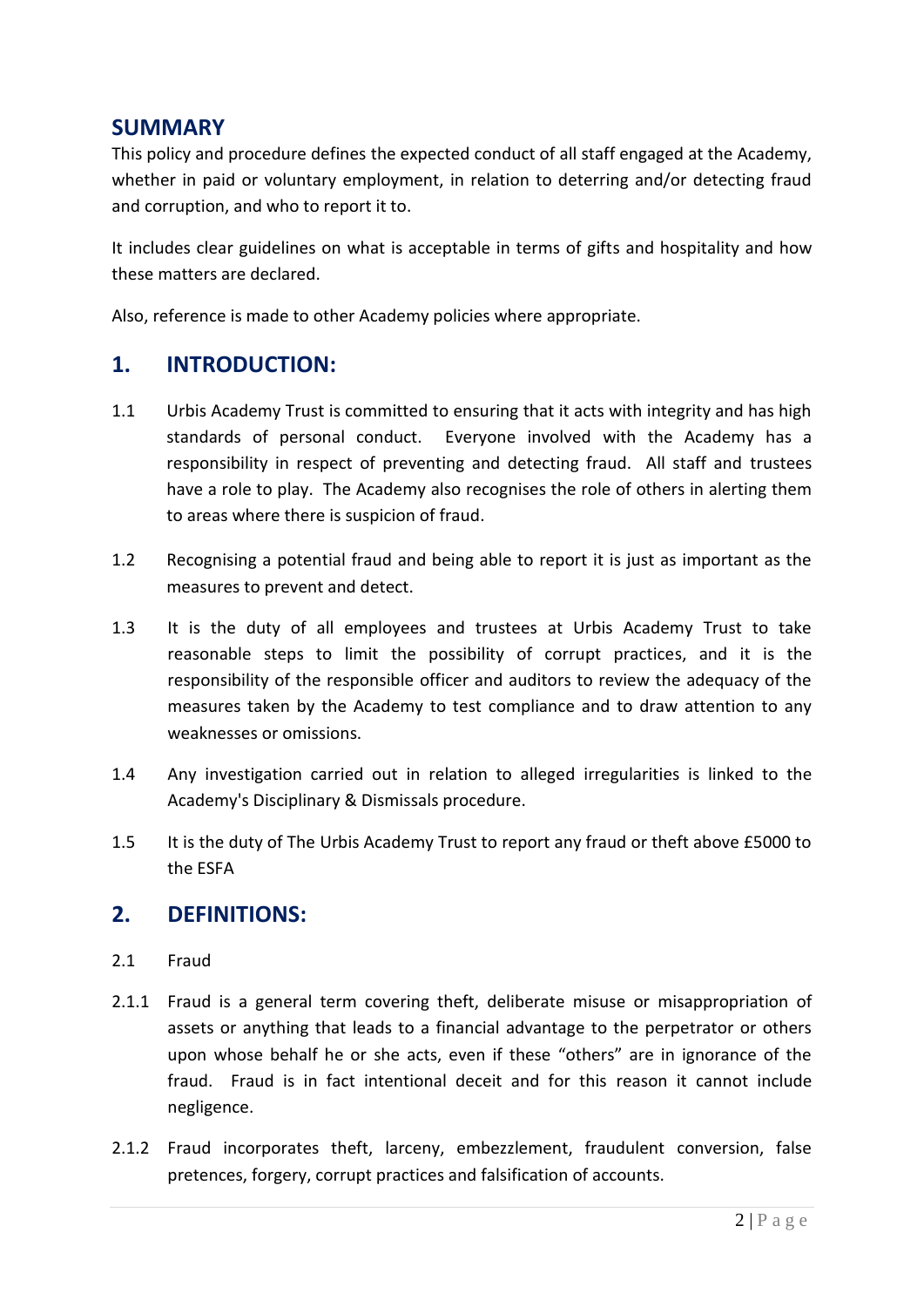#### 2.2 Corruption

- 2.2.1 The term 'corrupt practices' is defined for the purpose of this code as the offering, giving, soliciting or acceptance of an inducement or reward which may influence the actions taken by Urbis Academy Trust, its staff or trustees.
- 2.3 Gifts and Hospitality
- 2.3.1 Any gifts, rewards and benefits that are disproportionately generous or that could be seen as an inducement to affect a business decision should be declared.
- 2.3.2 The acceptance of gifts and hospitality is a sensitive area where actions can easily be misconstrued. Therefore, employees' actions should be such that they would not be embarrassed to explain them to anyone.
- 2.3.3 Irregularities fall within the following broad categories, the first three of which are criminal offences.

• **Theft** - the dishonest taking of property belonging to another person with the intention of depriving the owner permanently of its possession;

• **Fraud** - the intentional distortion of financial statements or other records by persons internal and external to the Academy, which is carried out to conceal the misappropriation of assets or otherwise for gain;

• **Bribery and corruption (Gifts & Hospitality – see Point 5.)**- involves the offering or the acceptance of a reward, for performing an act, or for failing to perform an act, which leads to gain for the person offering the inducement;

• **Failure to observe**, or breaches of, Scheme of Delegation and Financial Regulations; Academy's Procedures which in some circumstances can constitute an irregularity, with potentially significant financial consequences.

2.3.4 Examples of what could constitute fraud and corruption are:

- theft of cash;
- non-receipt of income;
- substitution of personal cheques for cash;
- travelling and subsistence claims for non-existent journeys/events;
- travelling and subsistence claims inflated;
- manipulating documentation to increase salaries/wages received, e.g. false overtime claims;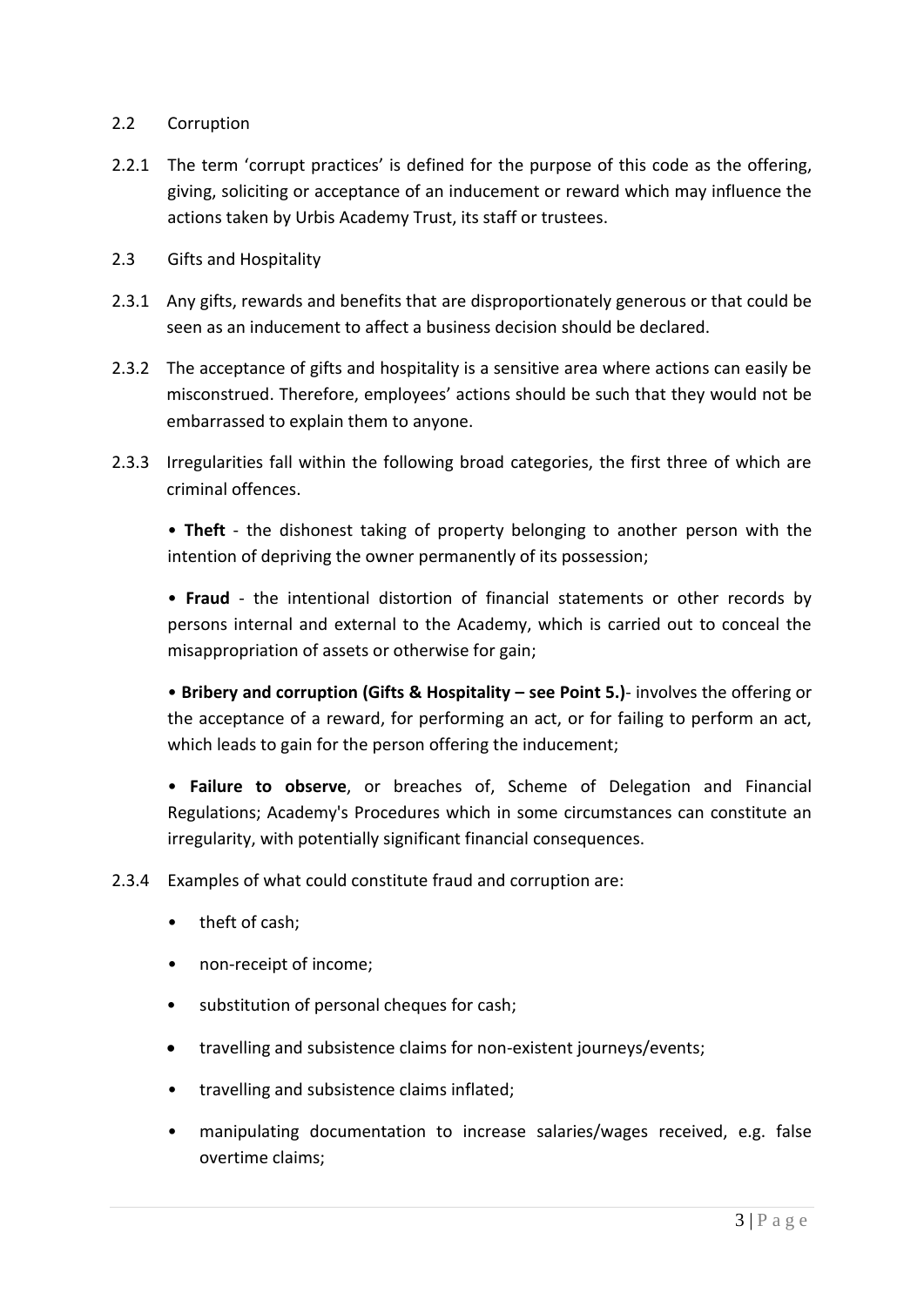- payment of invoices for goods received by an individual rather than the Academy;
- failure to observe, or breaches of, regulations and/or other associated legislation laid down by the Academy;
- unauthorised borrowing of equipment;
- breaches of confidentiality regarding information;
- failure to declare a direct pecuniary or otherwise conflicting interest;
- concealing a generous gift or reward;
- unfairly influencing the award of a contract;
- creation of false documents;
- deception;
- using position for personal reward.
- 2.3.5 The above list is not exhaustive and fraud and corruption can take many different paths. If in any doubt about whether a matter is an irregularity or not, clarification must be sought from the business manager.
- 2.3.6 Similarly, if there is concern or doubt about any aspect of a matter which involves an irregularity, or an ongoing investigation into a suspected irregularity, the best approach is to seek advice from the headteacher.

# **3. POLICY STATEMENT:**

- 3.1 This policy and procedure defines Anti-Fraud & Corruption and Gifts & Hospitality and offers guidance for all staff in the Academy.
- 3.2 The Academy aims to be an honest and ethical institution. As such, it is opposed to fraud and seeks to eliminate fraud by the way it conducts Academy business. This document sets out the Academy's policy and procedures for dealing with the risk of significant fraud or corruption. In order to minimise the risk and impact of fraud, the Academy's objectives are, firstly, to create a culture which deters fraudulent activity, encourages its prevention and promotes its detection and reporting and, secondly, to identify and document its response to cases of fraud and corrupt practices.
- 3.3 This policy, in line with the Academy's corporate values of integrity, consistency, impartiality, fairness and best practice, provides both staff and management with mutually understood guidelines for the administration of this procedure.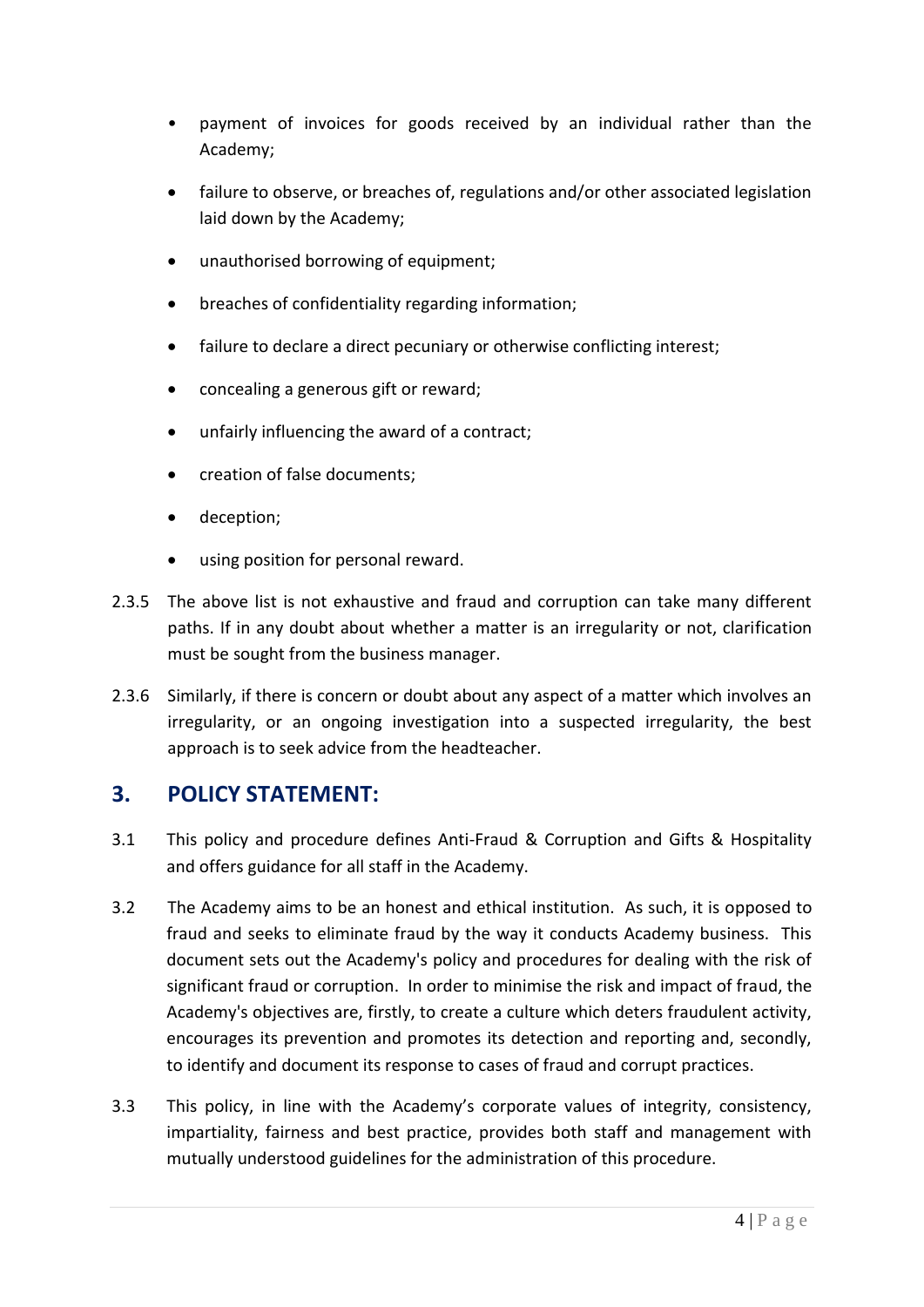- 3.4 The scope of this procedure extends to all Academy employees, permanent, voluntary and fixed term.
- 3.5 Time limits specified in this document may be extended by mutual agreement.
- 3.6 If requested, employees may be accompanied by a recognised trade union representative or work colleague, not involved in any part of the process, at any interviews.

# **4. GIFTS & HOSPITALITY:**

- 4.1 These guidelines will help you to judge what sort of gift, and what level of hospitality is acceptable.
- 4.2 The following general rules apply and must guide decisions on receipt of gifts and hospitality as an employee of the Academy:
	- To accept gifts should be the exception. You may accept small

'thank you' gifts of token value, such as a diary, a coffee mug or bunch of flowers, not over £25 in value. You should notify the business manager of any gift or hospitality over this value for entry in the Register of Business Interests.

- Always say "no" if you think the giver has an ulterior motive. Be sensitive to the possibility that the giver may think that even small gifts or simple hospitality will elicit a more prompt service or preferential treatment.
- Never accept a gift or hospitality from anyone who is, or may be in the foreseeable future, tendering for any contract with the Academy, seeking employment with the Academy or is in dispute with the Academy, even if you are not directly involved in that service area.
- Where items purchased for the Academy include a 'free gift', such a gift should either be used for Academy business or handed to the School Business Manger to be used for charity raffles.
- If you are in doubt about the acceptability of any gift or offer of hospitality, it is your responsibility to consult the business manager or headteacher.
- 4.3 A gauge of what is acceptable in terms of hospitality is whether this Academy would offer a similar level of hospitality in similar circumstances.
	- Occasional working lunches with customers, providers or partners are generally acceptable as a way of doing business provided they are not to an unreasonable level or cost.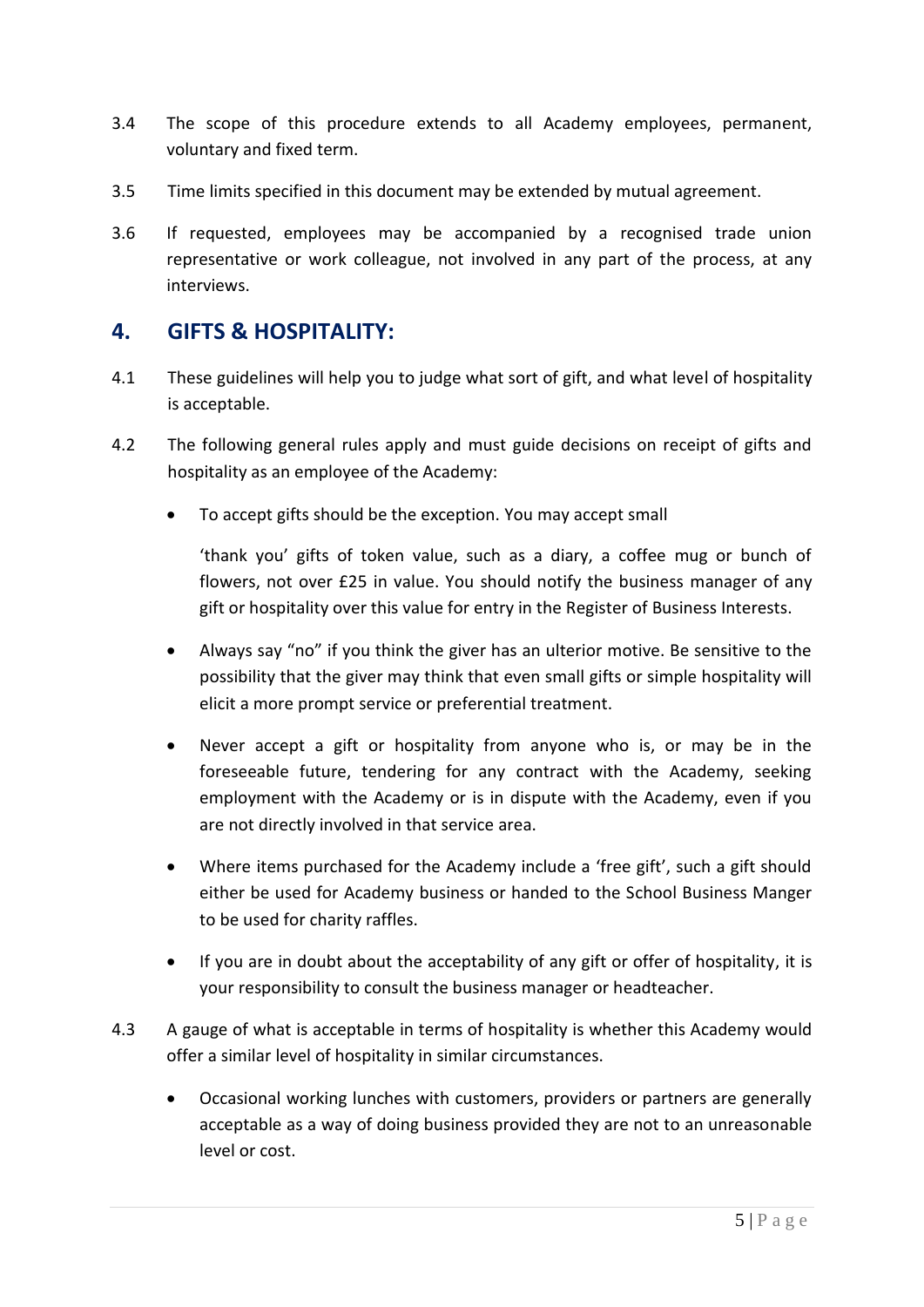- Invitations to corporate hospitality events must each be judged on their merit. Provided the general rules have been taken into account, it may be acceptable to join other company/organisation guests at:
	- a. sponsored cultural and sporting events, or other public

performances, as a representative of the Academy;

- b. special events or celebrations.
- But, consider the number of these events, and always take into consideration what public perception is likely to be if they knew you were attending.
- Acceptability depends on the appropriateness of the invitations, in terms of the level of hospitality, the frequency and the status of the invited employee. In all such cases the headteacher must be consulted.
- Paid holidays or concessionary travel rates are not acceptable. Neither are offers of hotel accommodation nor the use of company villas/apartments.
- If you are visiting a company to view equipment that the Academy is considering buying, you should ensure that expenses of the trip are paid by the Academy. Acceptance of refreshments and/or a working lunch may be acceptable, but care must be taken to ensure that the Academy's purchasing and/or tender procedures are not compromised.
- Acceptance of sponsored hospitality that is built into the official programme of conferences and seminars related to your work are acceptable.
- Offers to speak at corporate dinners and social gatherings, or events organised by, for example, a professional body, where there is a genuine need to impart information or represent the Academy must be agreed in advance with a headteacher. Where your spouse or partner is included in the invitation, and approval has been given for you to attend, it will be acceptable for your spouse or partner to attend as well, but if expenses are incurred, these will be met personally.
- Any invitation you accept should be made to you in your professional/working capacity as a representative of the Academy.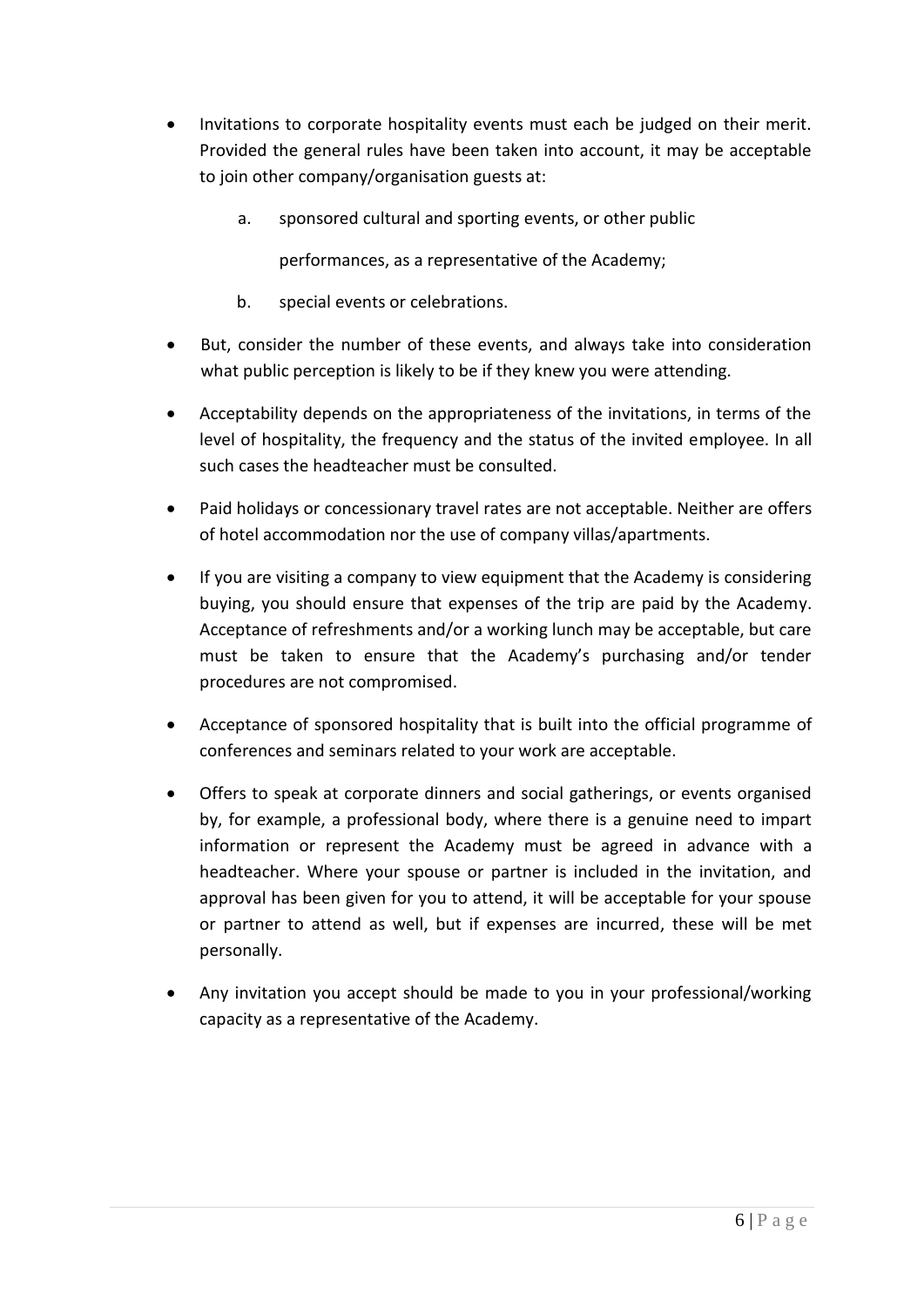# **5. ROLES AND RESPONSIBILITIES:**

#### 5.1 Staff and trustees

- 5.1.1 Urbis Academy Trust has adopted the following measures to demonstrate its commitment to anti-fraud and corruption:
	- Standards and Effectiveness, Resources Committees meets regularly;
	- A requirement for all staff and trustees to declare prejudicial interests and not contribute to business related to that interest;
	- A requirement for staff and trustees to disclose personal interests;
	- All staff and trustees are made aware of the understanding on the acceptance of gifts and hospitality;
	- Clear recruitment policies and procedures.
- 5.1.2 Staff and trustees also have a duty to report another member of staff or trustee whose conduct is reasonably believed to represent a failure to comply with the above.
- 5.2 Responsible Officer
- 5.2.1 The responsible officer has specific responsibility for overseeing the financial arrangements on behalf of the trustees.
- 5.2.2 The main duties of the responsible officer are to provide the trustees with on-going independent assurance that:
	- The financial responsibilities of the trustees are being properly discharged;
	- The resources are being managed in an efficient, economical and effective manner;
	- Sound systems of financial control are being maintained; and
	- Financial considerations are fully taken into account in reaching decisions.
- 5.3 Business Manager
- 5.3.1 The business manager has a responsibility for ensuring that effective systems of internal controls are maintained and will safeguard the resources of Academy.
- 5.3.2 In respect of fraud it is therefore the responsibility of the business manager to ensure internal controls prevent and detect any frauds promptly. This includes: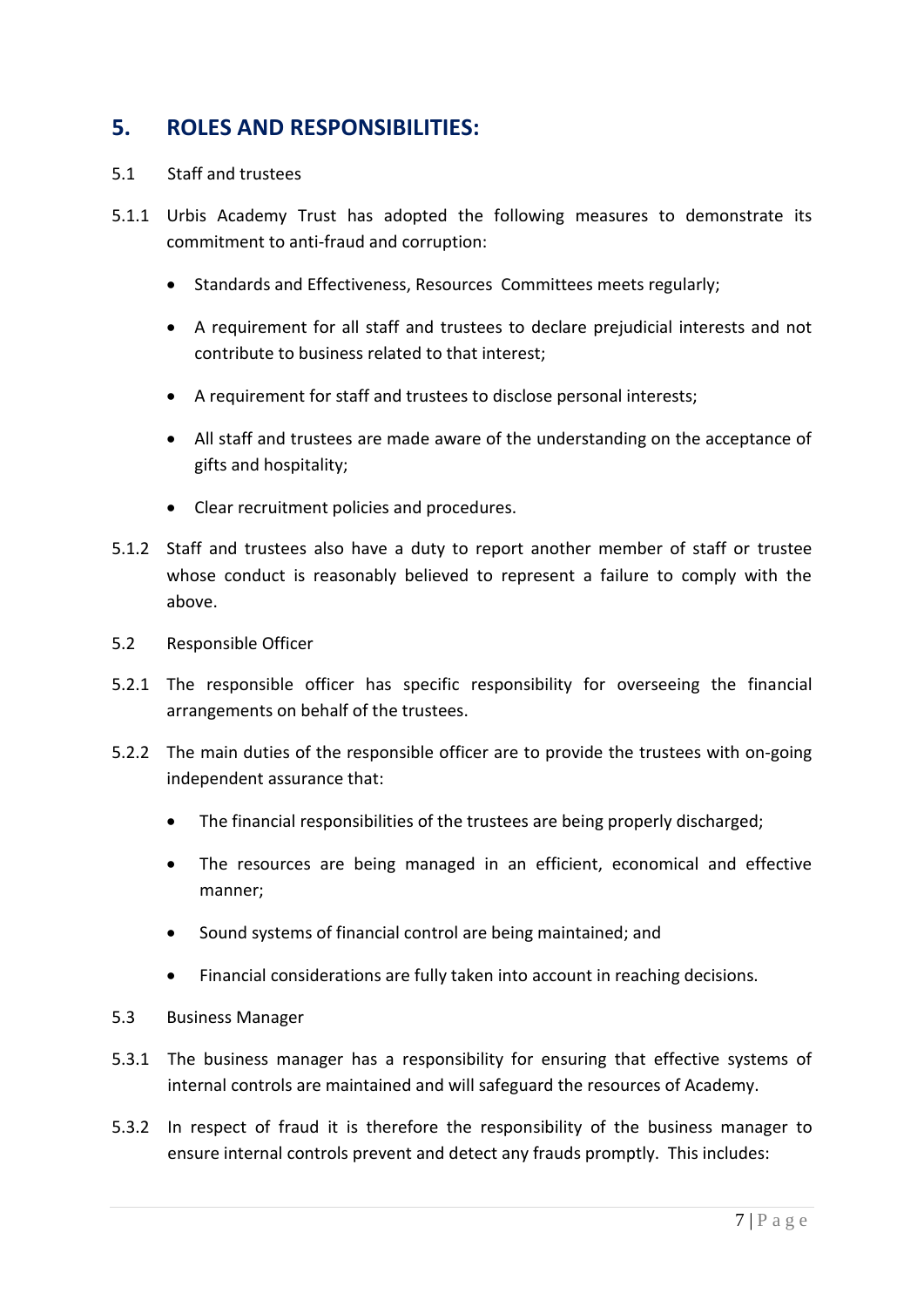- Proper procedures and financial systems;
- **•** Effective management of financial records;
- Management of the Academy's financial position.
- 5.4 External Audit
- 5.4.1 The Academy's Annual Report and Financial Statements include an Independent Auditors' Report. This report includes a view as to whether the financial statements give a true and fair view and whether proper accounting records have been kept by the Academy throughout the financial year. In addition, it reports on compliance with the accounting requirements of the relevant Companies Act and confirms compliance with the financial reporting and annual accounting requirements issued by the DfE

# **6. REPORTING A SUSPECTED FRAUD:**

- 6.1 All allegations of suspected fraud and irregularities are to be brought to the attention of the business manager and also referred to the headteacher, unless this individual is involved in the irregularity in which case the chair of the trust should be informed.
- 6.2 Please refer to the Academy Whistleblowing Policy for further guidance.

### **7. RESPONSE TO ALLEGATIONS**

- 7.1 The headteacher will have initial responsibility for co-ordinating the initial response. In doing this she will consult with the human resource advisors regarding potential employment issues. The headteacher will also see legal advice from the Academy's solicitors on both employment and litigation issues before taking any further action.
- 7.2 The business manager and headteacher will ascertain whether or not the suspicions aroused have substance. In every case, and as soon as possible after the initial investigation, they will pass the matter on to the chair of resources. Even if there is no evidence to support the allegation, the matter must be reported.
- 7.3 The Resources Committee will undertake the management of the investigation.
	- They will, if appropriate, conduct a preliminary investigation to gather factual information and reach an initial view as to whether further action is required.
	- They will determine whether the findings, conclusions and any recommendations arising from the preliminary investigation should be reported to the chair of trustees.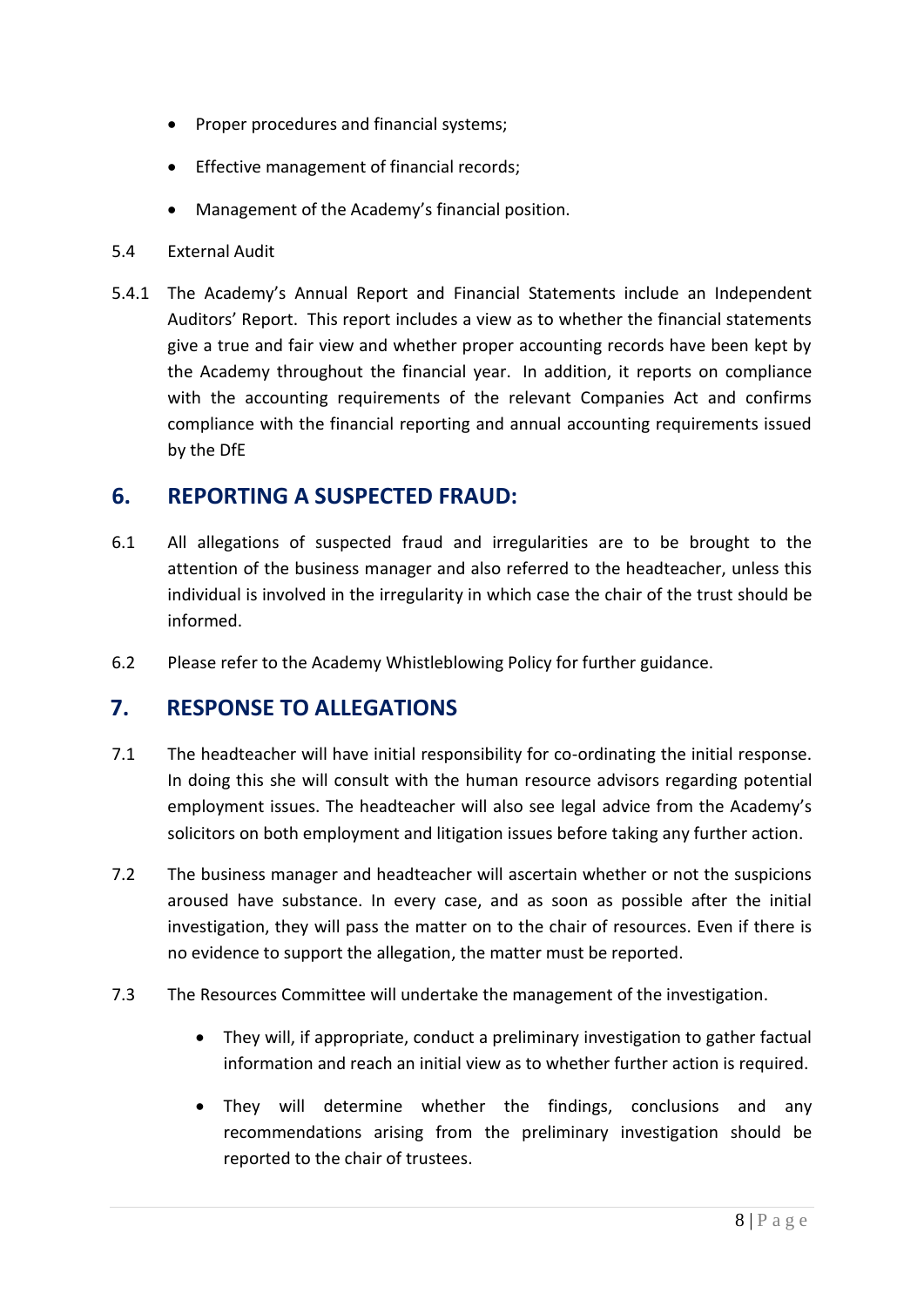- If further investigations are required, they will determine which outside agencies should be involved (police, auditors).
- 7.4 The headteacher is required to notify the governing body of any serious financial irregularities. This action will be taken at the first opportunity following the completion of the initial investigations and will involve keeping the chairman of the governing body fully informed between trustee meetings of any developments relating to serious control weaknesses, fraud or major accounting breakdowns.
- 7.5 If evidence of fraud is forthcoming, then the governing body will inform the Department for Education as required by the funding agreement and will consider whether or not to refer the matter to the police.

# **8. CONFIDENTIALITY AND SAFEGUARDS**

- 8.1 Urbis Academy Trust recognises that the decision to report a concern can be a difficult one to make, not least because of the fear of reprisal from those responsible for the alleged malpractice. The Academy will not tolerate harassment or victimisation and will do what it lawfully can to protect an individual when a concern is raised in good faith.
- 8.2 This does not mean that if the person raising the concern is already the subject of a disciplinary, redundancy or other procedure, that those procedures will be halted as a result of the concern being reported.
- 8.3 There is a need to ensure that the process is not misused. For further guidance refer to the Academy Disciplinary, Grievance and Capability policy.

# **9. LINKS WITH OTHER POLICIES:**

- 9.1 The board of trustees is committed to preventing fraud and corruption. To help achieve this objective there is a clear network of systems and procedures in place for the prevention, detection and investigation of fraud and corruption. This Anti-Fraud and Anti-Corruption policy attempts to consolidate those in one document and should be read in conjunction with the following Academy policies:
	- Whistle-Blowing Policy
	- Financial Regulations
	- Disciplinary and Dismissal Policy
	- Equal Opportunities Policy.